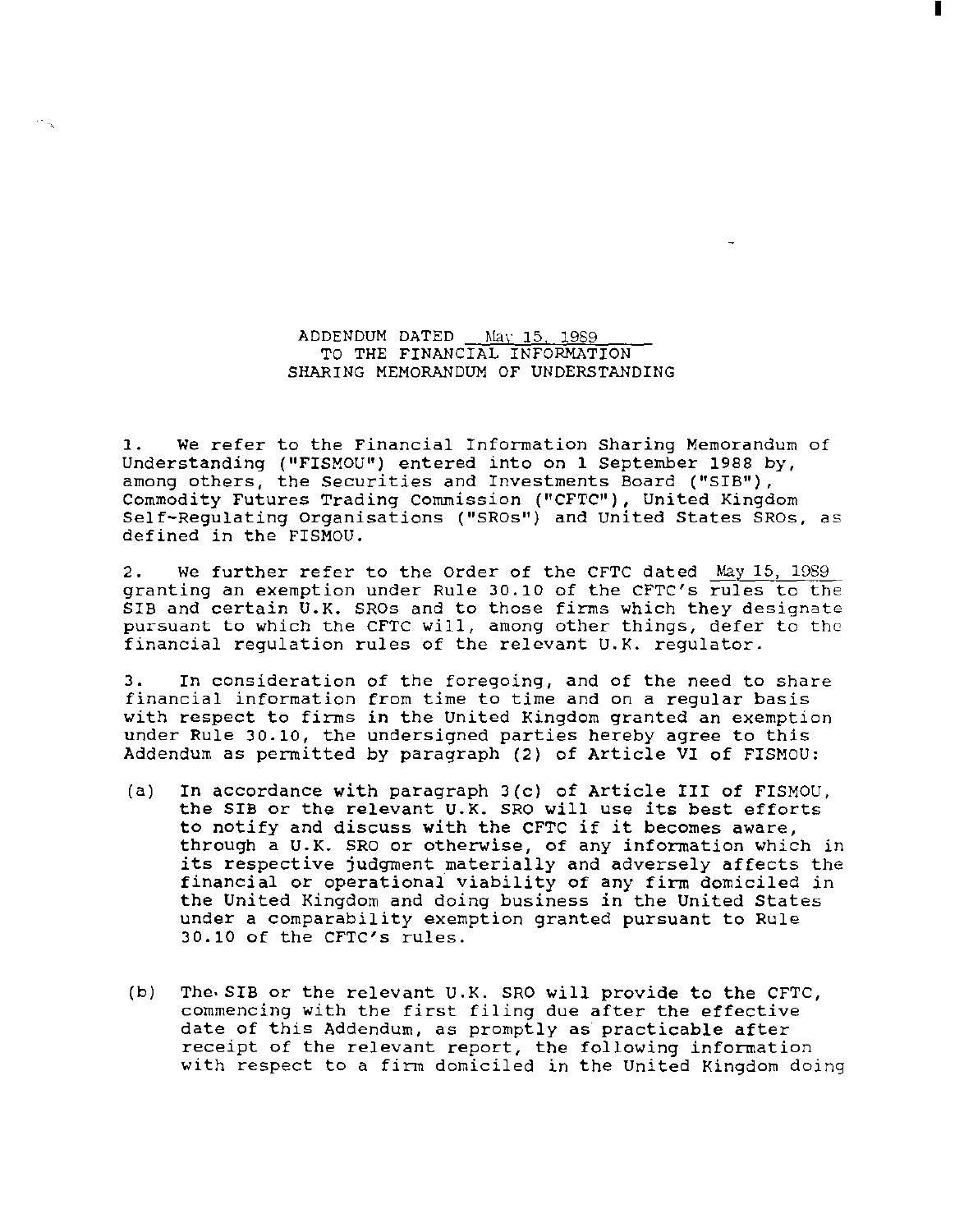business in the United States under a comparability exemption granted pursuant to Rule 30.10:

- (i) Copies of: (A) on an annual basis, a statement containing, with respect to such firm, financial information analogous to that set forth in the cover sheet required to be provided by U.S. SROs to the relevant U.K. regulator pursuant to Article III of FISMOU concerning an FCM; or (B) the annual audited financial statement, including the annual auditors report, required under the rules of the SIB or the relevant U.K. SRO. In either case, the SIB or relevant U.K. SRO will represent that it has reviewed the annual audited financial statement and that, based solely on its review of the information in that filing, it has no reason to believe (or it has reason to believe) that there exists a violation of the financial resources requirements of the SIB or relevant U.K. SRO<br>promulgated under the FSA. If the SIB or re If the SIB or relevant U.K. SRO provides the cover sheet in accordance with (A) above, the SIB or relevant U.K. SRO will provide a copy of the firm's annual audited financial statement upon request of the CFTC.
- *(ii)* Details of any notifications received under the rules of the SIB or relevant U.K. SRO regarding any breach of the financial resources requirements.
- (c) The SIB or relevant U.K. SRO will provide the Commission simultaneously with its notification of the sponsorship of a firm domiciled in the United Kingdom wishing to do business in the United States under a comparability exemption pursuant to Rule 30.10 with the following information:

Copies of: (i) a statement containing, with respect to such firm, financial information analogous to that set forth in the cover sheet required to be provided by u.s. SROs to the relevant U.K. regulator pursuant to Article III of FISMOU concerning an FCM; or (ii) the most recent annual audited financial statement, including the annual auditors report, required under the rules of the SIB or the relevant U.K. SRO. In either case, the SIB or relevant U.K. SRO *will*  represent that it has reviewed the annual audited financial statement and that, based solely on its review of the information in that filing, it has no reason to believe (or it has reason to believe) that there exists a violation of the financial resources requirements of the SIB or relevant U.K. SRO promulgated under the FSA. If the SIB or relevant U.K. SRO provides the cover sheet in accordance with (i) above, the SIB or relevant U.K. SRO will provide a copy of the I